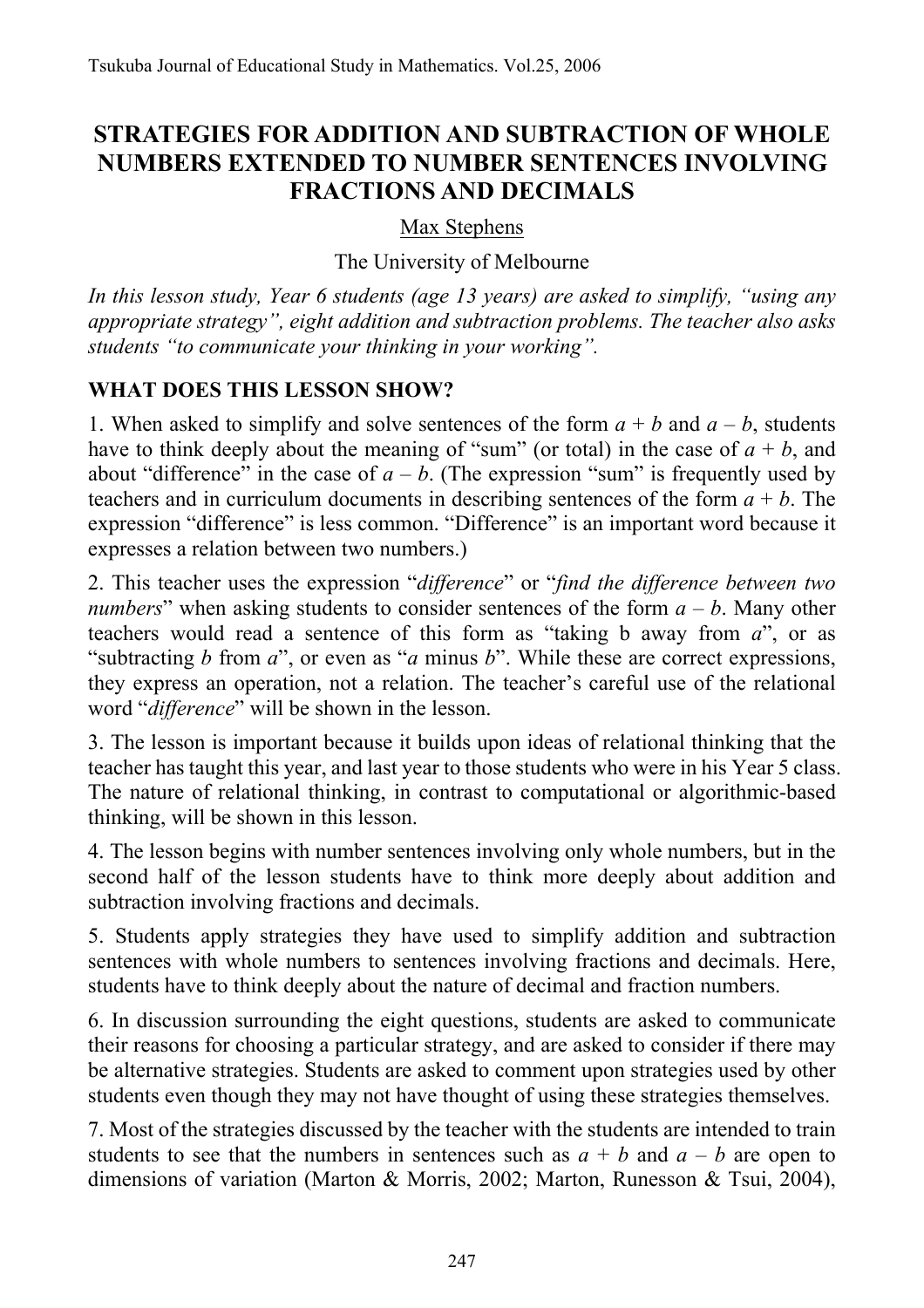and that recognising and using these degrees of variation is an important tool in simplifying and solving number sentences.

8. Helping students to see dimensions of variation in addition and subtraction sentences involving whole numbers, decimals and fractions builds up algebraic thinking. Seeing that numbers within number sentences can vary is intended to provide a bridge between the study of arithmetic and the emerging study of algebra.

9. The teacher's focus is having students see possibilities for simplification and successful calculation, and being able to explain why the simplification is appropriate. The teacher recognizes that some students will prefer to use strategies (i.e. algorithms that these students have learned in Years 2, 3 and 4) that do not rely upon relational thinking. All students are encouraged to consider other possibilities.

# **COMMENTARY ON THE LESSON RELATING TO EACH PROBLEM**

Prior to the lesson, students were given an assignment entitled: Addition and subtraction strategies. They were asked to "Simplify using any appropriate strategy. Communicate your thinking in your working" for the following problems.

### **Problem 1: 826 – 489**

The teacher commences by asking students, "What should you be thinking about before you start trying to work it out?" Some students say that they need to simplify the problem. The teacher asks again, "What are we trying to find?" Several students refer to a "difference". The teacher emphasises this point: "Any time we have a subtraction problem we are finding the *difference* between the numbers", then asks: "How have you thought it out?" A student says that he added 11 on to both numbers:

 $826 - 489$  $+11$   $+11$ 

Before proceeding with the calculation, the teacher again asks, "Why did you add 11 to both numbers?" A student replies, "If you add eleven to the first number it makes the first number eleven more, so you have to add eleven to the second number". The teacher helps to finish the sentence by saying, "In order to …". Another student completes the sentence, "It keeps the *difference* the same".

The teacher asks, "Is there an alternative to adding eleven to each number?" A student says that it is possible to subtract 26 from both numbers, but agrees with the teacher that this would not result in making the problem easier.

The problem is completed, using an equal sign under the above working:

 $= 837 - 500$  $= 337$ 

The teacher concludes by saying, "I know there are a number of you that are not using this strategy yet, but you can see [what it means]."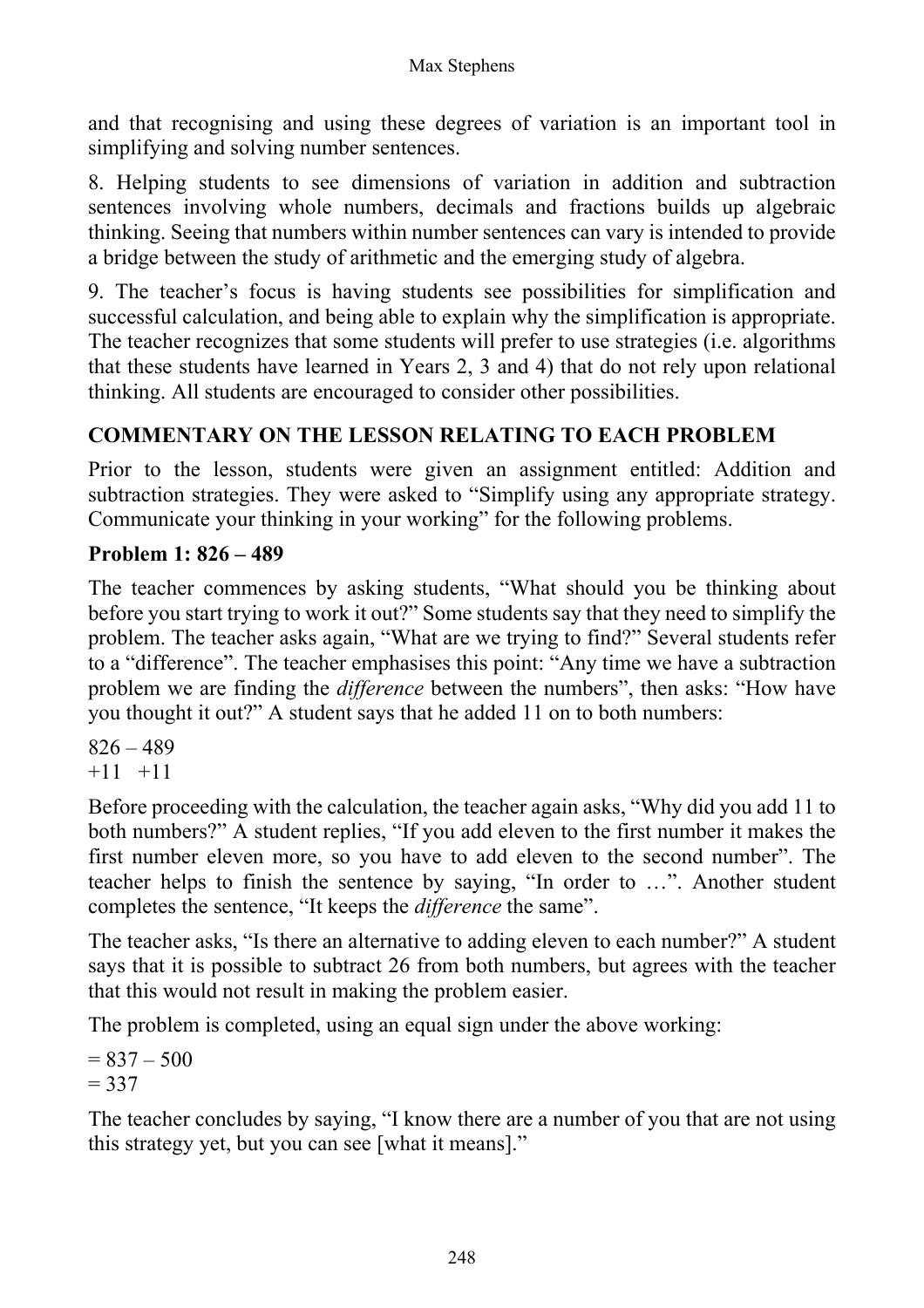## **Problem 2: 9124 + 6968**

Again the teacher asks students to think about what this problem is asking them to do. One student replies that it is asking them to find 6968 more than 9124. The teacher says, "We are finding the sum".

Students described how they simplified the problem: "Add 32 to the second number". The teacher explains, "Adding 32 to the second number makes the *sum* 32 more than it should be, so we have to take 32 from the 9124, giving 9092".

```
9214 + 6968-32 +32= 9092 + 7000= 16092
```
One student explains that it is possible to add 1000 first to the 9192 and then add 6000, giving the same result. The teacher accepts this possibility. He then concludes, "The reason why we are using these strategies is that they make it easier".

### **Problem 3: 3004 – 1746**

The teacher asks first, "Can we use the same strategy here as we did in the first case?" Students agree that the goal is to make the second number into "a nice round number". This gives rise to the suggestion that they could add 54 to both numbers (resulting in the second number becoming 1800). The teacher then asks, "Why do we need to add 54 (to the first number) and not take away?" Students agree that the *difference* has to be kept the same, giving:

```
3004 - 1746+54 +54= 3058 - 1800= 1258
```
One of the students suggests that 3058 – 1800 could be simplified further by adding 200 to both numbers:

3058 – 1800  $+200 +200$  $= 3258 - 2000$  $= 1258$ 

The teacher accepts this suggestion, and goes on to ask, "Is there another way we can approach this problem? … Generally, we look at the *second* number to make it easier." He is hinting that students think about transforming the first number. A student suggests taking 5 from each number, giving

3004 – 1746  $-5$   $-5$  $= 2999 - 1741$  $= 1258$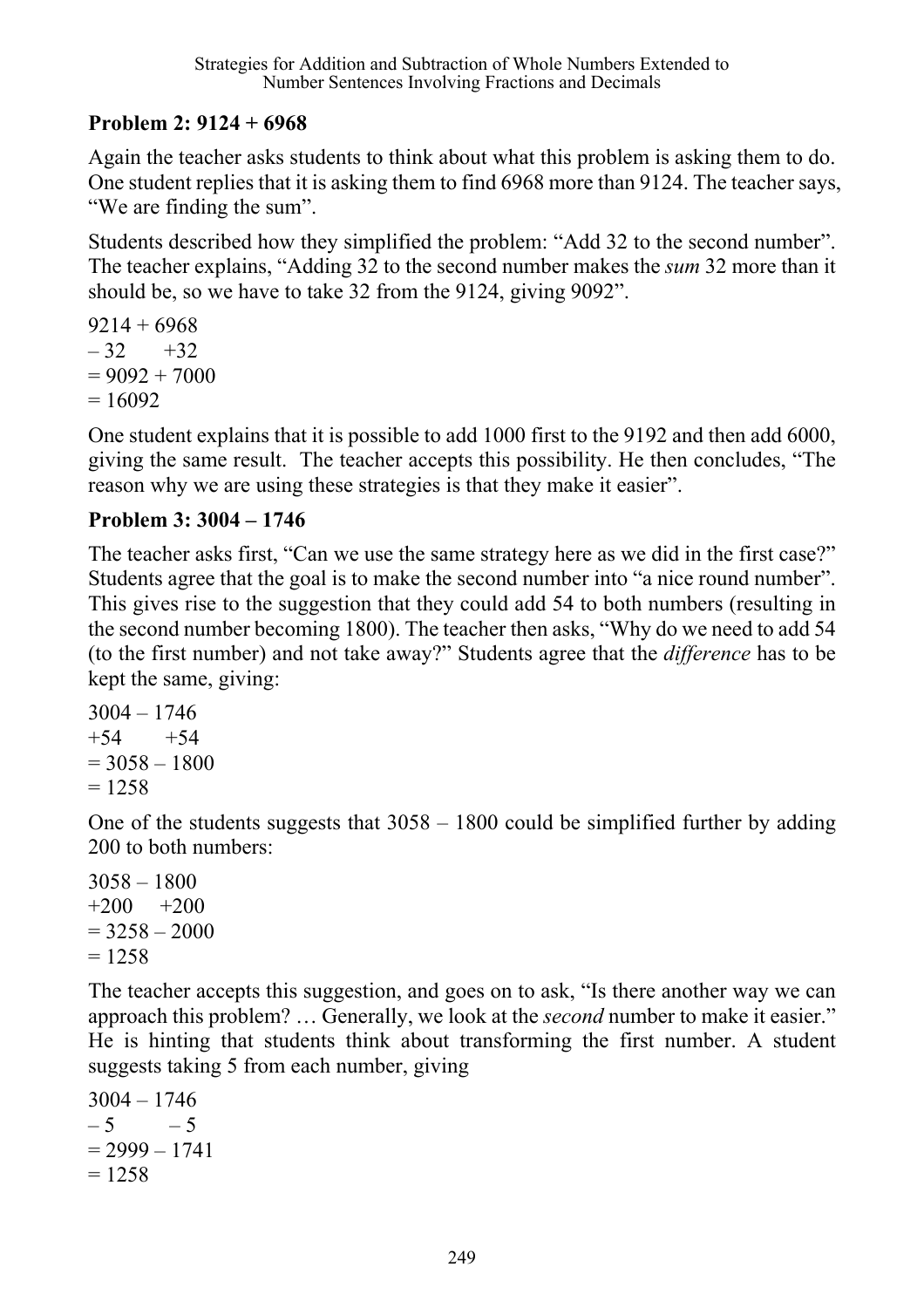The teacher asks them to think why *nine* is the easiest number to subtract from. He says that some students might set out 2999 – 1741 formally (in vertical form). Students and teacher go through the formal steps: "1 unit from 9 units; 4 tens from 9 tens; 7 hundreds from 9 hundreds; and 1 thousand from 2 thousand".

### **Problem 4: 4024 + 7659**

The teacher commences: "We are back to addition. We are finding a *sum* or *total*. What might we do here?" Students suggest subtracting 24 from the first number:

$$
4024 + 7659\n- 24 +24\n= 4000 + 7683\n= 11683
$$

Asking students to compare this strategy (for addition problems) to those used with subtraction or difference problems, the teacher asks, "With addition, do we need to focus on any one of these numbers? No. We have got the choice. You can focus on either one of them. As long as you make one a nice round number to work with". (This contrasts with the subtraction problems where it was agreed "generally to make the second number a nice round number".)

The teacher reminds students that the equals sign can be used only at the beginning of equivalent lines. This last comment is important for understanding a student who said that he added 1 to 7659 and subtracted 1 from 4024, and then added  $4023 + 7660$  "bit by bit". The teacher asked, "You didn't use the equals sign (to connect lines) did you?" The student said he didn't. He said that he worked out the thousands first and then calculated the other parts of the sum "bit by bit":

 $4000 + 7000 = 11000$  $11000 + 600 = 11600$  $11600 + 60 + 23 = 11683$  (Note that equals signs is used only to show results.)

#### **Problem 5: 7** 6  $\frac{1}{7}$  – 3 6 5

The teacher and students note that they are finding the difference between the numbers. The teacher asks, "Which number are we going to focus on - to make it a nice round number? Not that you can't use the first number. But it's generally easier the other way". This leads to agreement to add one-sixth to both numbers, giving

$$
7\frac{2}{6} - 4
$$

$$
= 3\frac{1}{3}
$$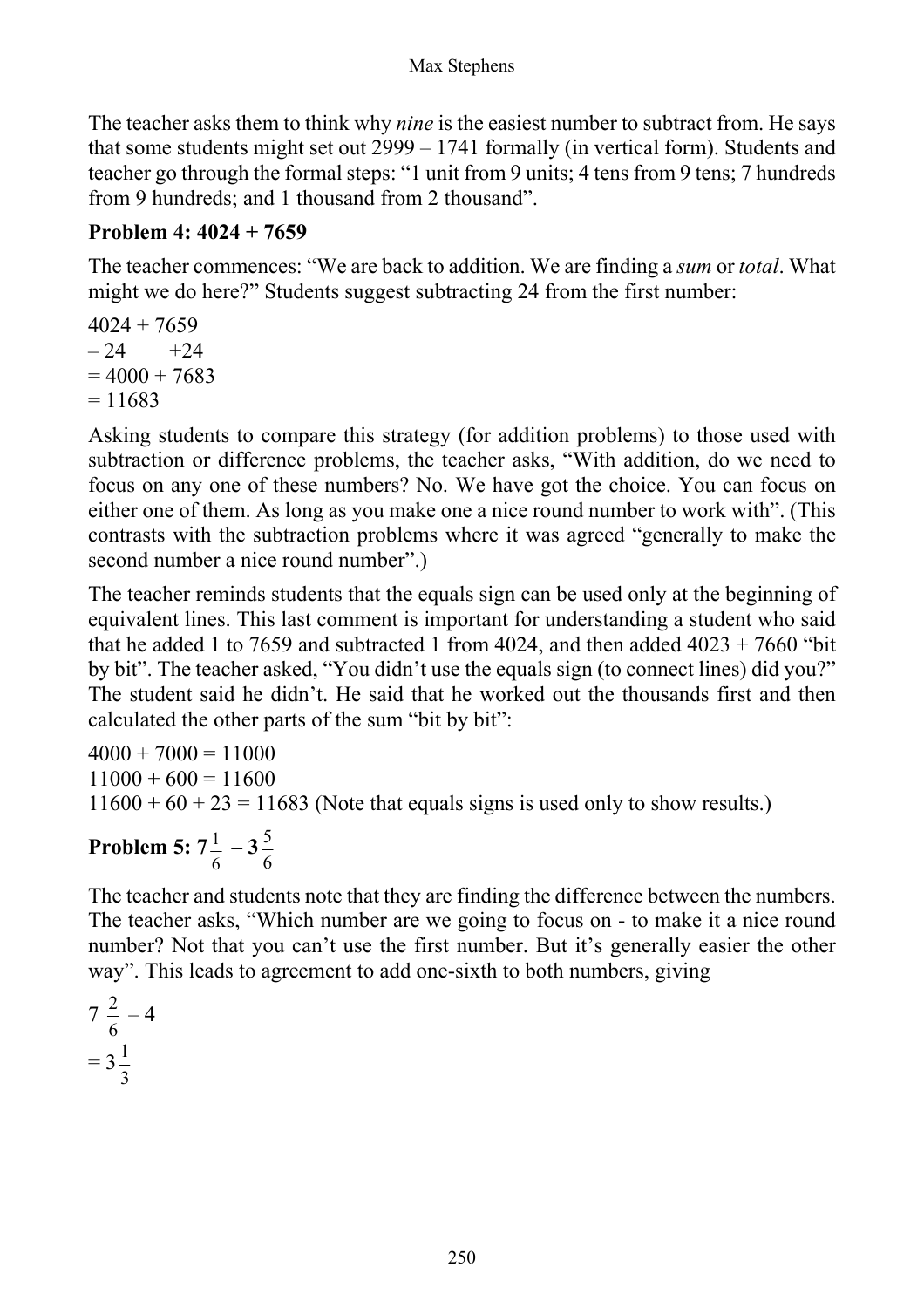One student says that he did it another way. He said that he converted seven and one sixth to six and seven sixths. The teacher asks him to explain. He says that he converted one of the "wholes" in 7 into six sixths, giving

$$
6\frac{7}{6} - 3\frac{5}{6} = 3\frac{2}{6}
$$

This student understands that he is taking away 3 wholes and also taking away 5 sixths. After hearing this second approach, the teacher adds, "You have so many alternatives. You don't need to do it one particular way."

### **Problem 6: 12 – 7** 9 4

Here the teacher does not remind students that they are dealing with a difference. He asks what number could be added to both numbers in order to simplify the problem. Students see that adding five ninths is the best way to simplify the problem:

$$
12 - 7\frac{4}{9} \n= 12 \frac{5}{9} - 8 \n= 4 \frac{5}{9}
$$

The teacher then says: "Some of you could work this (problem) out in your heads. But what goes down on paper communicates how you thought it out". Taking a lead from this comment, a student explains his approach as follows:

$$
12 - 7 - \frac{4}{9} \n= 5 - \frac{4}{9} \n= 4 \frac{5}{9}
$$

Teacher adds, "Fine. You have realised that you have to subtract the seven *and* the four ninths".

# **Problem 7: 8.23 – 3.67**

The teacher first asks students to explain the meaning of each of the decimal numbers. "What is .23?" Students: twenty three hundredths. "What is the 2 on its own?" Students: two tenths. "What is the 3?" Students: three hundredths. Then the teacher continues: "We are finding the difference again. What is the easiest number to focus on?" He adds quietly, "That is an interesting question", knowing that some students will take this as a hint that they might possibly focus on the first number.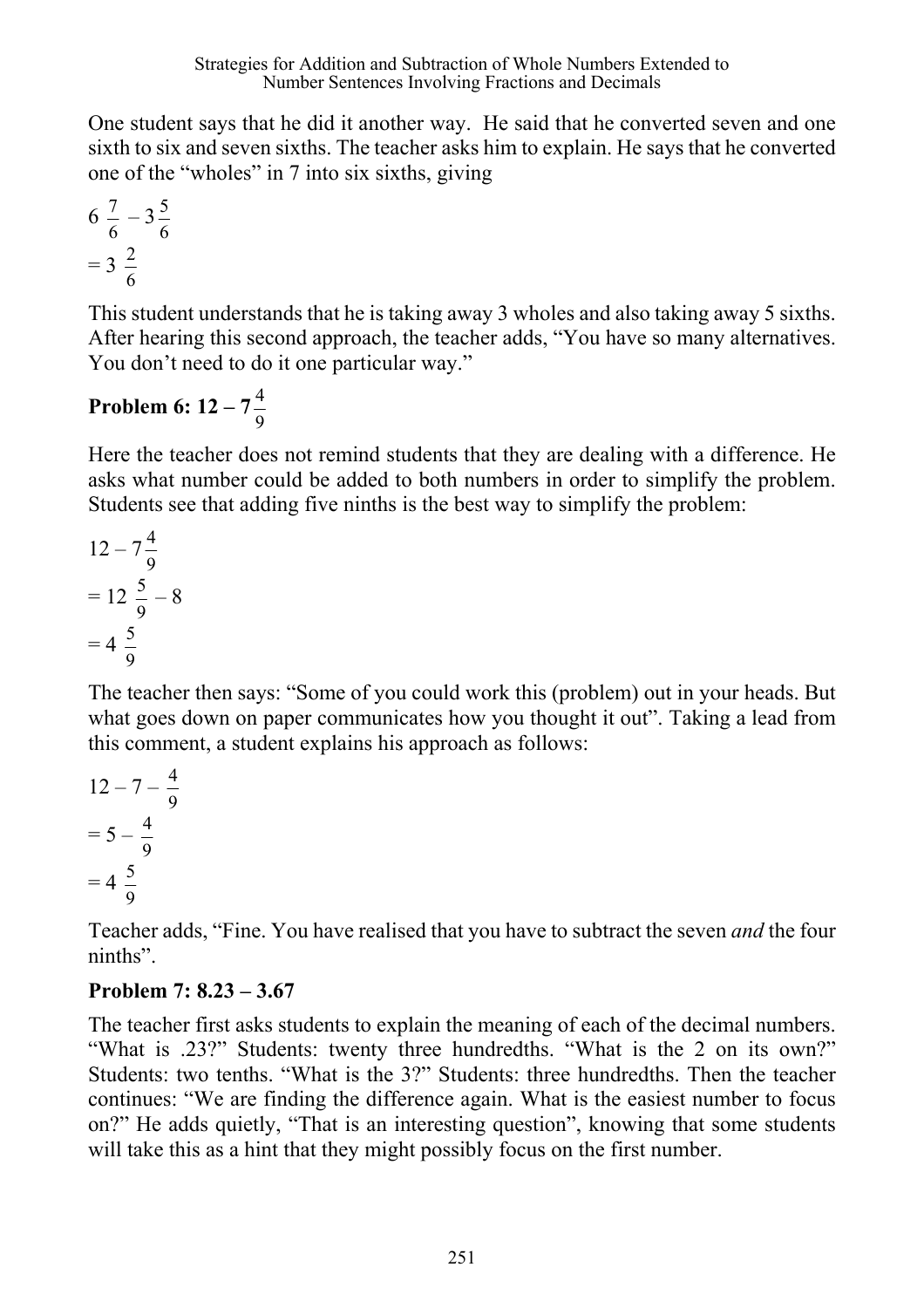Students agree that making the second number into a "nice round number" would be a useful simplification to start with:

 $8.23 - 3.67$  $+0.33 +0.33$  $= 8.56 - 4.00$  $= 4.56$ 

Taking the teacher's earlier hint, one student suggests taking .23 from both numbers:

 $8.23 - 3.67$  $-23 - 23$  $8.00 - 3.44$ 

The teacher asks, "Is this going to be easier?" No one agrees. The teacher asks, "Could we make it even easier?", hinting that the above simplification has not gone far enough. Several students suggest subtracting .24 from each number:

 $8.23 - 3.67$  $-.24 - .24$ 

 $7.99 - 3.43$ 

"We are subtracting from *nines* again", says the teacher. Together the class repeats:

"3 hundredths from 9 hundredths, (giving) 6 hundredths."

"4 tenths from 9 tenths, (giving) 5 tenths."

"3 wholes from 7 wholes, (giving) 4 wholes."

### **Problem 8: 7.06 + 9.892**

Reminding the class that this is addition, the teacher asks, "What number are you going to focus on?" Someone suggests adding .008 to 9.892 (to make it 9.900):

 $7.06 + 9.892$  $-.008 + .008$ 

Without proceeding any further, the teacher asks, "Who will find this easier? Maybe, it's not such an easy strategy to use." The teacher adds, "If you start thinking to do it one way, you don't have to keep doing it that way". Some students see this as a hint to look at the first number. Some suggest subtracting .06 from the first number. The teacher asks them: "If you take .06 from this number, what do you have to do to the other number?" They reply that it is necessary to add .06 to the second number:

 $7.06 + 9.892$  $-0.06 + 0.06$ 

The teacher and students work together as they "add 6 hundredths to 9 hundredths", giving 15 hundredths. "From 15 hundredths, we can make 1 tenth and 5 hundredths".

7.06 + 9.892  $-.06 + .06$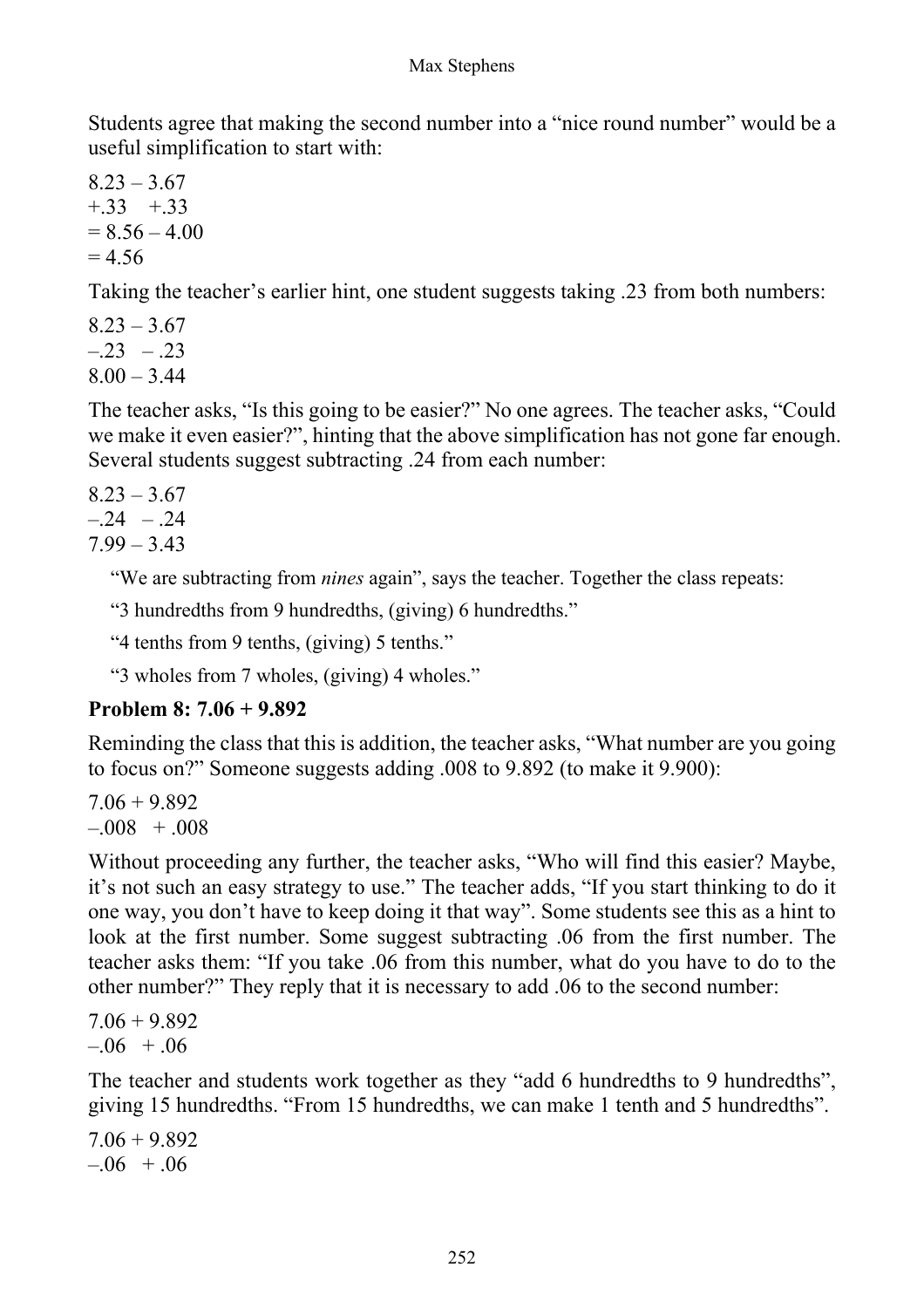$= 7 + 9.952$  $= 16.952$ .

The teacher concludes the lesson: "[There are] many strategies to work. Textbook (formal) strategies are included. Sometimes it might be easier to use them. [You need to ask] 'What is going to be the best way of doing any particular problem?' Now you have many strategies for doing that."

# **HOW TYPICAL ARE THESE TEACHING APPROACHES IN AUSTRALIA?**

In answering these questions, several points need to be made:

1. The school in which this lesson study has been captured is a private school and the strategies used by the teacher are not typical of many other teachers in the school. These teachers use computational approaches and, while encouraged to do so, have not introduced relational thinking into their mathematics classes.

2. The teacher in this study also gives attention to computational and algorithmic strategies for addition and subtraction. He is one of a growing group of elementary and junior secondary teachers who are moving arithmetic away from an almost exclusive focus on computational algorithms in order to foster students' algebraic thinking. In this way, teachers are making a more effective transition between number patterns and relationships in arithmetic and some key ideas of algebraic thinking which students in the upper elementary school are expected to meet.

3. Australian national and state curriculum documents all recognize the importance of teaching students to use reliable written methods for computation. All curriculum documents also emphasize that mental computation has an important place along side the teaching of algorithms. There is no clear agreement among the various national and state documents about when formal written algorithms for the addition and subtraction of multi-digit numbers should be introduced into the elementary school mathematics program. Some states appear to favour a later introduction than others.

4. Authors such as McIntosh (in press) argue that mental computation should be given greater priority in the elementary school curriculum, stating that "when children calculate mentally, they use conceptual understanding of the numbers and operations involved, unlike the use of formal algorithms, which draws on memory of rules" (p. 4). McIntosh even argues "in favour of placing mental computation, instead of written computation, at the heart of primary school computational work" (p. 3). This position is more radical than that recommended in any of the national and state curriculum documents. McIntosh is quite careful to point out that his position is quite different from "advocating an even heavier diet of mental computation and tests which have formed the main approach to mental computation in the past" (p. 3).

5. McIntosh's work has attracted the attention of national and state governments in Australia. In one national funded project led by McIntosh, the aim was to explore "in Grade 2, 3, and 4 classrooms ... ways of moving from mental computation to informal written computation, while refraining from teaching the formal written algorithms of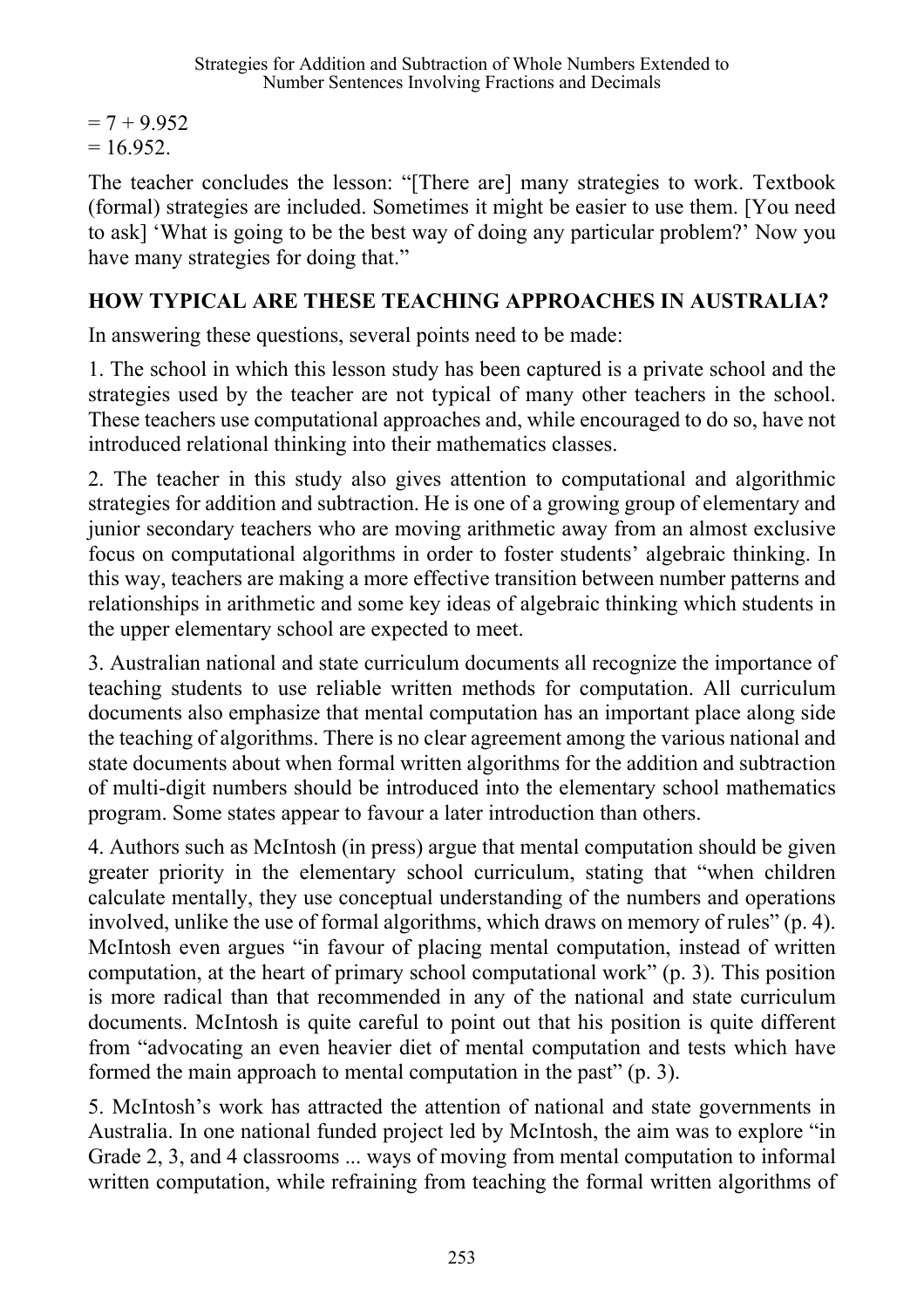addition and subtraction, and about the effects on teachers and children and their advice to teachers in other schools as a result of this project.

6. National and state curriculum documents no longer advocate priority of place to the teaching of formal written algorithms for addition and subtraction, although these approaches are still recommended in most of the national and state documents.

# **WHAT IS SPECIAL ABOUT THIS LESSON STUDY?**

While national and state documents all recommend the use of mental computation and the teaching of alternative written methods, there is no one recommended approach. All recommended approaches, however, deal only with addition and subtraction of whole numbers. This teacher encourages students to use relational strategies to simplify and solve addition and subtraction problems involving whole numbers, decimals and fractions.

Other teachers who use a similar approach to addition and subtraction have found it especially helpful to some students who are experiencing difficulty in carrying out formal written algorithms. This is a very important point. While some students being taught in this lesson study may appear to be quite able, it should be remembered that the whole class is a mixed ability class, with some students who find mathematics difficult. Other teachers report that the strategies used in this lesson are accessible and successful with many students in Years 4 to 8 who are not mathematically able.

What does this approach have to offer to teachers and students in other countries, especially those APEC countries who are striving to build up the proportion of students entering and successfully completing secondary education?

These reforms require a rethinking of the elementary mathematics curriculum. In the past, because participation in secondary education was very limited, the elementary school mathematics curriculum focused almost exclusively on computation proficiency and the teaching of algorithms. This approach is unlikely to provide the growing proportion of young people entering secondary school with the mathematical experiences needed to understand algebraic structure and reasoning in the secondary curriculum. If more young people are to succeed in secondary school, then they must leave elementary school with a deeper experience of relational (algebraic) thinking which can be developed through number sentences and operations.

# **References:**

- Marton, F., and Morris, P. (Eds.) (2002). *What matters? Discovering critical differences in classroom learning*. Göteborg: Acta Universitatis Gothoburgensis.
- McIntosh, A. (in press). *Re-orientating the teaching of computation*.
- Marton, F., Runesson, U., & Tsui, A.B.M. (2004). The space of learning. In F. Marton, A.B.M. Tsui, P.P.M. Chik, P. Y. Ko & M.L. Lo (Eds.), *Classroom discourse and the space of learning* (pp. 3-40). Mahwah, N.J.: Lawrence Erlbaum.